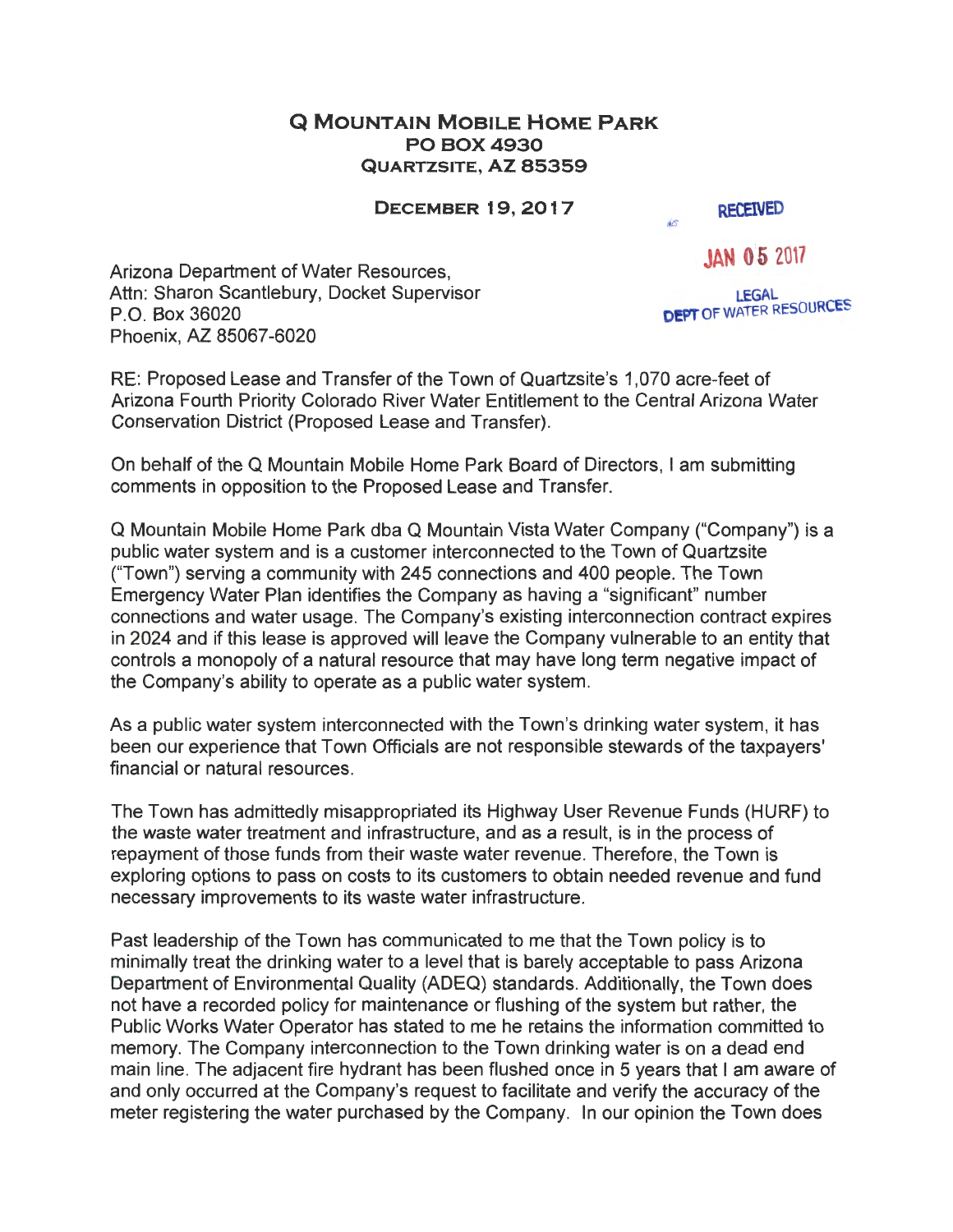not practice industry standards to optimize their ability to provide safe and clean drinking water to the community.

It was made abundantly clear to me that the Town struggles with silt in the existing wells causing them to clog and fail to produce water. Additionally, a private well serving a small community on the east side of Town is experiencing the same issue and, a community on the southwest end of Town has experienced issues with keeping their wells productive. Three of the four wells operated by our Company became contaminated, causing us to become interconnected with the Town. For the Town to lease its' water rights with the belief that another well will resolve its water problems is only repeating a failed process.

Water as a natural resource is vital to every existence and to consciously choose to give it away defies common sense. A community leader willing to allow others to take this precious commodity shows a lack of leadership or concern for the community and its future. A 25 year renewable lease is a generational decision that should not be made by a newly appointed Town Manager. This decision has long term impact to community residents that are only infants today.

I strongly urge the Arizona Department of Water Resources (ADWR) to reconsider this action and urge the Town to explore long term Federal and/or State financing, bonds, grants, etc., to bring this water to the Town. Although monumental, 17 miles and a few million dollars has been conquered by many communities and with focused effort and commitment can be to accomplished by the leaders of this community.

Respectfully,

Michael <sup>1</sup>,<br><u>Ct. Ilbour</u><br>Blover, President

Michael A. Glover Q Mountain Mobile Home Park Board of Directors